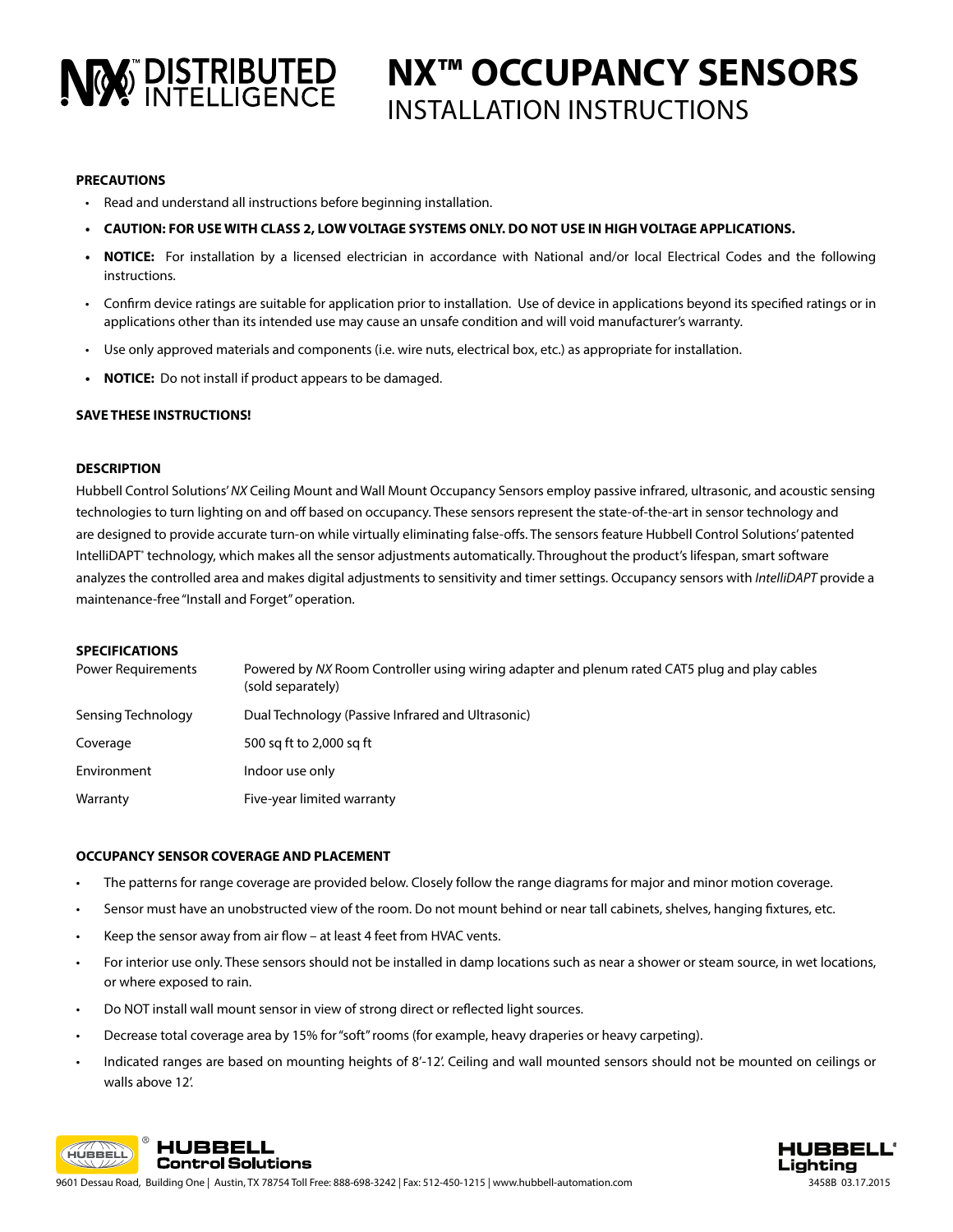### **CEILING MOUNT SENSOR INSTALLATION**

- 1. Mount the sensor. The sensor must be mounted on the ceiling for proper operation. An arrow is molded into the mounting plate of the sensor. This should be used as a general guideline to the direction of the coverage pattern. Fine tuning will be explained later. Mounting options:
	- For hard ceilings: Mount to a junction box.
	- For false ceilings: Attach the cover plate by either using machine screws and punching a small hole through the ceiling tile for the sensor wires (See Figure 1) OR using the threaded mounting post then running the sensor wires through the center of the post (See Figure 2).
- 2. Attach the sensor to the mounting plate by aligning the keys in the mounting plate with those in the sensor housing. Rotate the sensor housing until proper orientation is achieved.
- 3. Plug the CAT5 cable into any available SmartPORT™ on the NX™ Room Controller (See Figure 8). Verify solid snap-in connection.
- 4. Route the CAT5 cable from the Room Controller to the Occupancy Sensor. *NOTE: Low voltage wiring must be isolated from line voltage wiring. Consult National and Local Electrical Codes for conduit requirements.*
- 5. Plug the CAT5 cable into the Occupancy Sensor's RJ45 Adapter. Verify solid snap-in connection.
- 6. The sensor is equipped with the isolated relay that can be used to interface the sensor with an auxiliary system. Normally open and normally closed contacts are available. For normally open contacts, utilize the Yellow/White (N.O.) and Blue/White (common) wires. For normally closed contacts, utilize the Black/White (N.C.) and Blue/White (common) wires. If the isolated relay is not going to be used, insulate all exposed leads with Listed/Certified electrical tape or twist-on connectors (wire nuts).
- 7. The sensor is also equipped with an ambient light level control. This will normally not be used with the *NX* Control System. Insulate the Grey wire with Listed/Certified electrical tape or twist-on connector.
- 8. Confirm the correct coverage by simulating motion in the coverage area which will be typical for the application. If the desired coverage is not achieved, relocate the sensor to produce the desired coverage. To test the sensor, remove the lens retainer and lens. Turn the black timer knob fully clockwise then fully counterclockwise. Replace lens and retainer. The lights will now turn off 8 seconds after motion stops. To exit test mode, remove lens and retainer and reset black timer knob.

# **WALL MOUNT SENSOR INSTALLATION**

- 1. Insert low voltage wiring harness through the mounting bracket legs. Secure bracket to the wall or ceiling. To install mounting bracket to a wall, use nut/bolt combination as shown in Figure 3 below.
- 2. Plug the CAT5 cable into any available *SmartPORT* on the *NX* Room Controller (See Figure 8). Verify solid snap-in connection.
- 3. Route the CAT5 cable from the Room Controller to the sensor's mounting bracket. NOTE: Low voltage wiring must be *isolated from line voltage wiring. Consult National and Local Electrical Codes for conduit requirements.*
- 4. Plug the CAT5 cable into the RJ45 Adapter on the mounting bracket's wiring harness. Verify solid snap-in connection.
- 5. If the sensor is equipped with the isolated relay option, the normally open and normally closed contacts can be used to interface the sensor to an auxiliary system. For normally open contacts, utilize the Yellow/White (N.O.) and Blue/White (common) wires. For normally closed contacts, utilize the Black/White (N.C.) and Blue/White (common) wires. If the isolated relay is not going to be used, insulate all exposed leads with Listed/Certified electrical tape or twist-on connectors (wire nuts).
- 6. The sensor is also equipped with an ambient light level control. This will normally not be used with the NX control system. Insulate the Grey wire with Listed/Certified electrical tape or twist-on connector.
- 7. Snap bracket cover into place to conceal wiring and bracket (See Figure 3). Feed wiring harness through the back of the sensor body and out the exit slot (See Figure 4).
- 8. Push on locking adjustment screw then snap sensor onto mounting post (See Figure 5). Plug wiring harness into connector located on the left side (opposite exit slot) and place wiring under wire tabs (See Figure 6). Align sensor and tighten adjustment screw.
- 9. Replace sensor cover (See Figure 7). *NOTE: LEDs should be on the right.*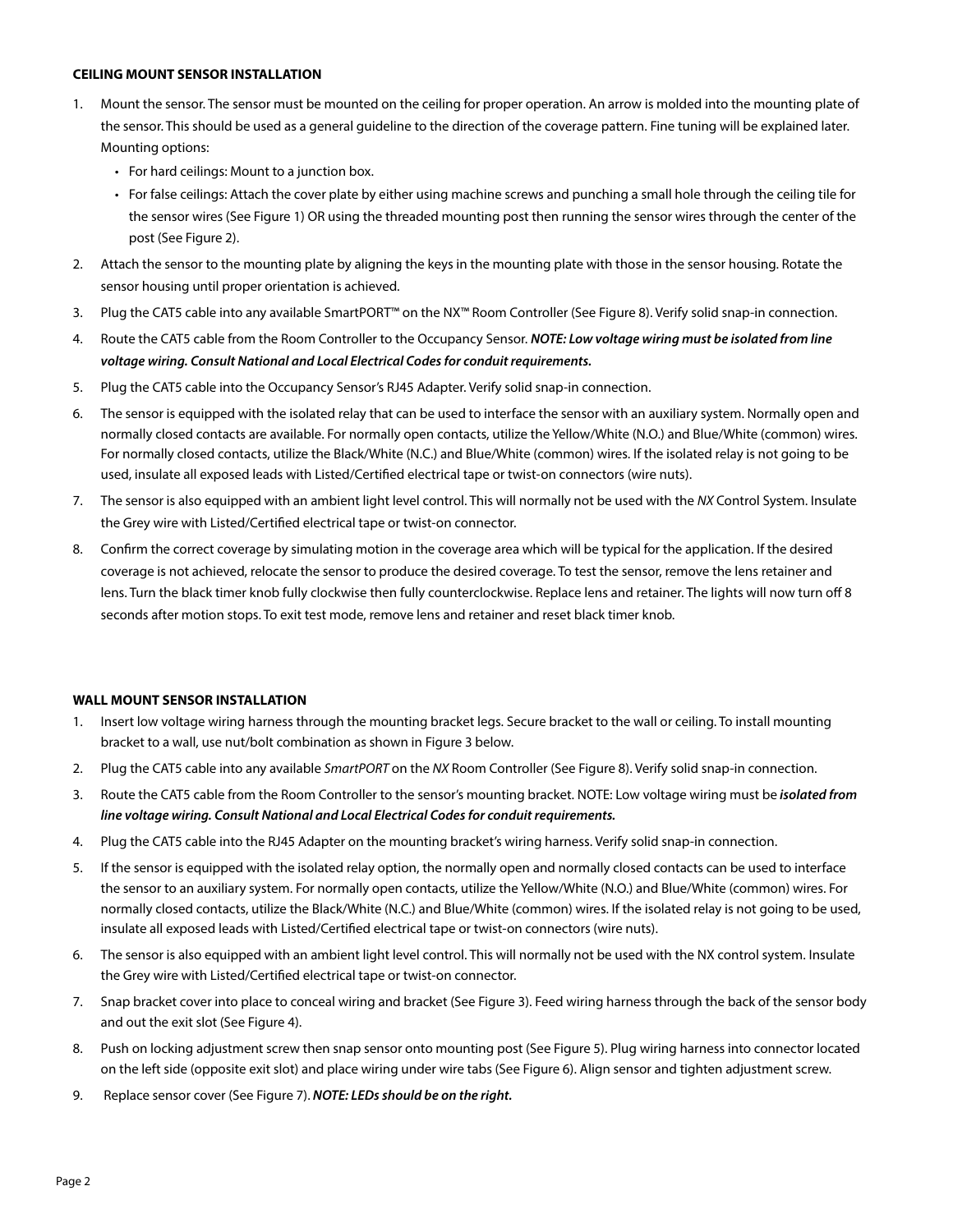10. Confirm the correct coverage by simulating motion in the coverage area which will be typical for the application. If the desired coverage is not achieved, re-aim the sensor or relocate it to produce the desired coverage. To test the sensor, remove the front cover and press the TIMER TEST MODE BUTTON. Replace cover. The lights will now turn off 8 seconds after motion stops. To exit test mode remove cover and push and hold the button until the lights flash to return to the normal timer mode. Replace cover. *NOTE: Sensor will automatically exit test mode after 1 hour.*



# **SENSOR CONTROLS & MODIFICATIONS**

Hubbell Control Solutions sensors are designed to optimize performance by automatically adjusting the sensitivity and time delay to meet the application. The sensor controls can be modified for custom operation. The modification options are outlined below.

| Bank A DIP Switches – Ceiling and Wall Mount Sensor |                                            |                                                                              |                                                                              |  |
|-----------------------------------------------------|--------------------------------------------|------------------------------------------------------------------------------|------------------------------------------------------------------------------|--|
| Switch                                              | Description                                | Off (Default)                                                                | lOn.                                                                         |  |
| A <sub>1</sub>                                      | Auto/Manual                                | Automatic (Normal)                                                           | Manual On (Bypass On Override)                                               |  |
| A2                                                  | Threshold - Dual<br><b>Technology Mode</b> | High Confidence (Requires both Passive<br>Infrared AND Ultrasonic detection) | High Sensitivity (Either Passive Infrared OR<br><b>Ultrasonic</b>            |  |
| A3                                                  | <b>LED Motion Indicator</b>                | LEDs flash when motion is detected                                           | Disable LED Indicators                                                       |  |
| A <sub>4</sub>                                      | <b>Reset Learned Settings</b>              | Retain Settings (Normal)                                                     | Erase All Learned Settings. Restart Learning<br>(Toggle On, then Toggle Off) |  |

 $L_A$  DID Codes  $\frac{1}{2}$  M/<sub>2</sub> II KA  $\sim$   $\cdot$  $\overline{a}$ 

## Bank B DIP Switches - Ceiling Sensor

| Switch         | Description                  | Off (Default)                                  | lOn.                                                                                           |
|----------------|------------------------------|------------------------------------------------|------------------------------------------------------------------------------------------------|
| <b>B1</b>      | <b>Strong Airflow</b>        | Normal or very low airflow present             | Strong airflow present                                                                         |
| <b>B2</b>      | Over Doorway<br>Installation | No (Normal – sensor mounted away from<br>door) | Yes (Sensor mounted over doorway - Low turn-<br>on threshold)                                  |
| B <sub>3</sub> | <b>Timer Adjust</b>          | Adjust Timer Automatically (Normal)            | Adjust Timer Manually using Black Timer Knob<br>Adjust Sensitivity Manually using Red Infrared |
| B4             | <b>Auto Sensitivity</b>      | Adjust Sensitivity Automatically (Normal)      | Knob                                                                                           |

# Bank B DIP Switches - Wall Mount Sensor

| Switch         | Description             | Off (Default)                                    | On                                                                                                             |  |
|----------------|-------------------------|--------------------------------------------------|----------------------------------------------------------------------------------------------------------------|--|
| <b>B1</b>      | Timer Setting           |                                                  |                                                                                                                |  |
| B <sub>2</sub> | Timer Setting           | See Timer Settings Table                         |                                                                                                                |  |
| B <sub>3</sub> | Timer Adjust            | <b>Adjust Timer Automatically (Normal)</b>       | Adjust Timer Manually using B1 and B2 Switches                                                                 |  |
| B <sub>4</sub> | <b>Auto Sensitivity</b> | <b>Adjust Sensitivity Automatically (Normal)</b> | Adjust Sensitivity Manually using Red Infrared<br>Sensitivity Knob and/or Green Ultrasonic<br>Sensitivity Knob |  |